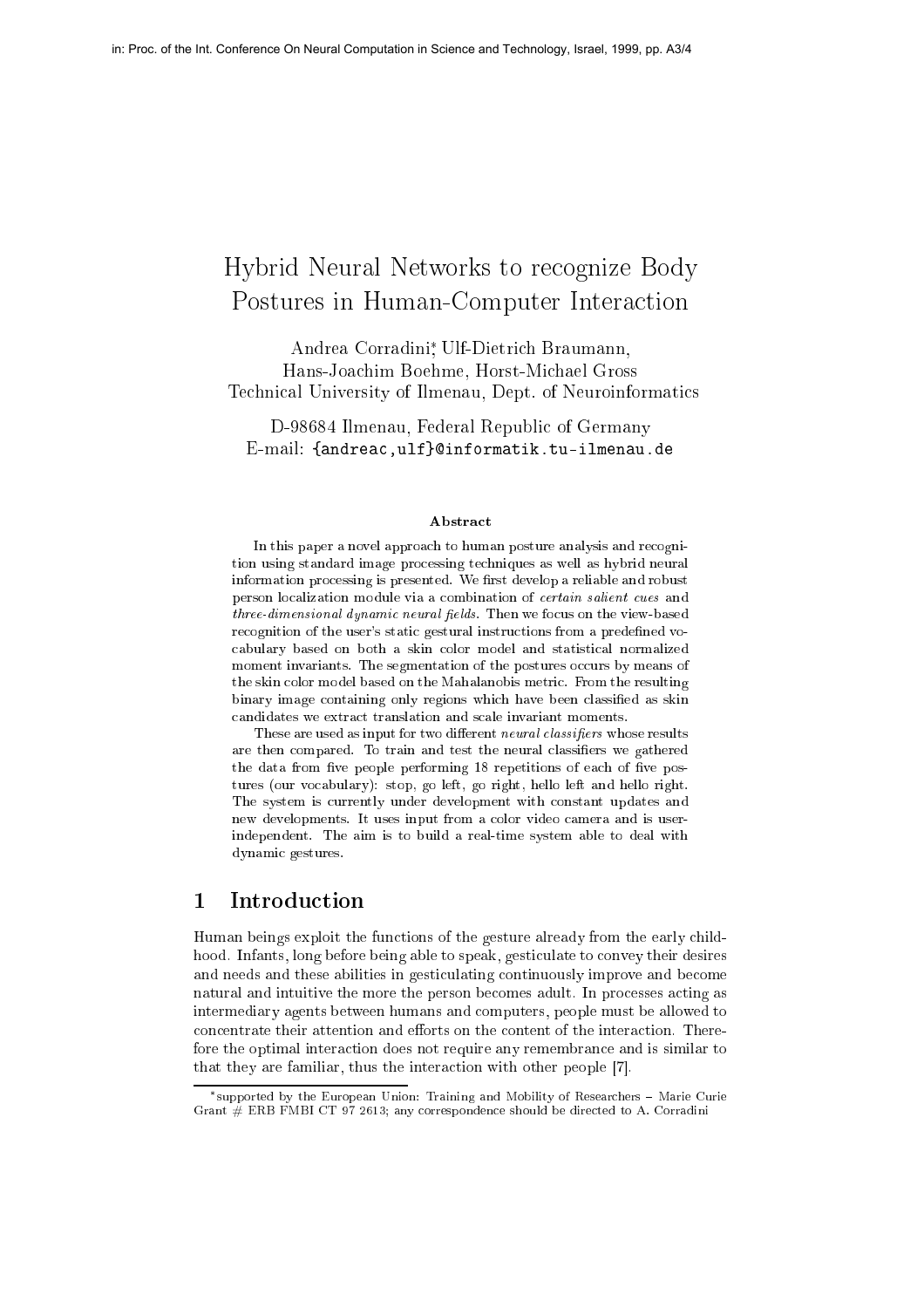For this reason gestures with regard to Human-Computer-Interaction (HCI) purposes have become an intensive field of research. Although for many years the dominant input devices to capture gestural information have been *intrusive* dispositives like the keyboard, mouse or glove, the demand for more natural and body-centered applications increased the interest for non-intrusive camera-based input devices [9]. These methods are user-friendly and do not require the user to wear an additional instrument but suffer both from too high computational costs for real-time image processing and the difficulty of extracting information from 2D visual image. To sense gestures with a camera limits the user to face it and requires highly constrained environments. Taking into account this fact we have developed a robust saliency system for person localization integrating different visual cues. After the detection of a person aligned in front of the camera a gesture recognition process is to be carried out to capture the user's movements.

We propose to combine skin color-based image segmentation with shape analysis by means of invariant moments as input vector to a *hybrid unsupervised* $supervised$  neural network. The results obtained using two different neural classifier paradigms are presented.

#### $\overline{2}$ **Person Localization**

### 2.1 System Overview

We think that a robust saliency system for person localization is the prerequisite for a further gesture analysis. Finding persons within cluttered visual scenes is a non-trivial task as long as certain conditions cannot be tightly constrained. However, even under normal indoor conditions, e.g. office or lab rooms or floors, the variety of possible viewpoints with quite different complexities for the localization task is surprisingly high. Thus, it may not be surprising to take a multi-cue approach as we did in order to widen the basis of feature modalities, and by this, to get a sufficient redundancy. Fig. 1 provides a coarse sketch of



Figure 1: Components  $\sim$  the salience system of  $\sim$ for person localization

the saliency system for user localization. Multiresolution pyramids transform the input images into a multiscale representation. Two cue modules sensitive to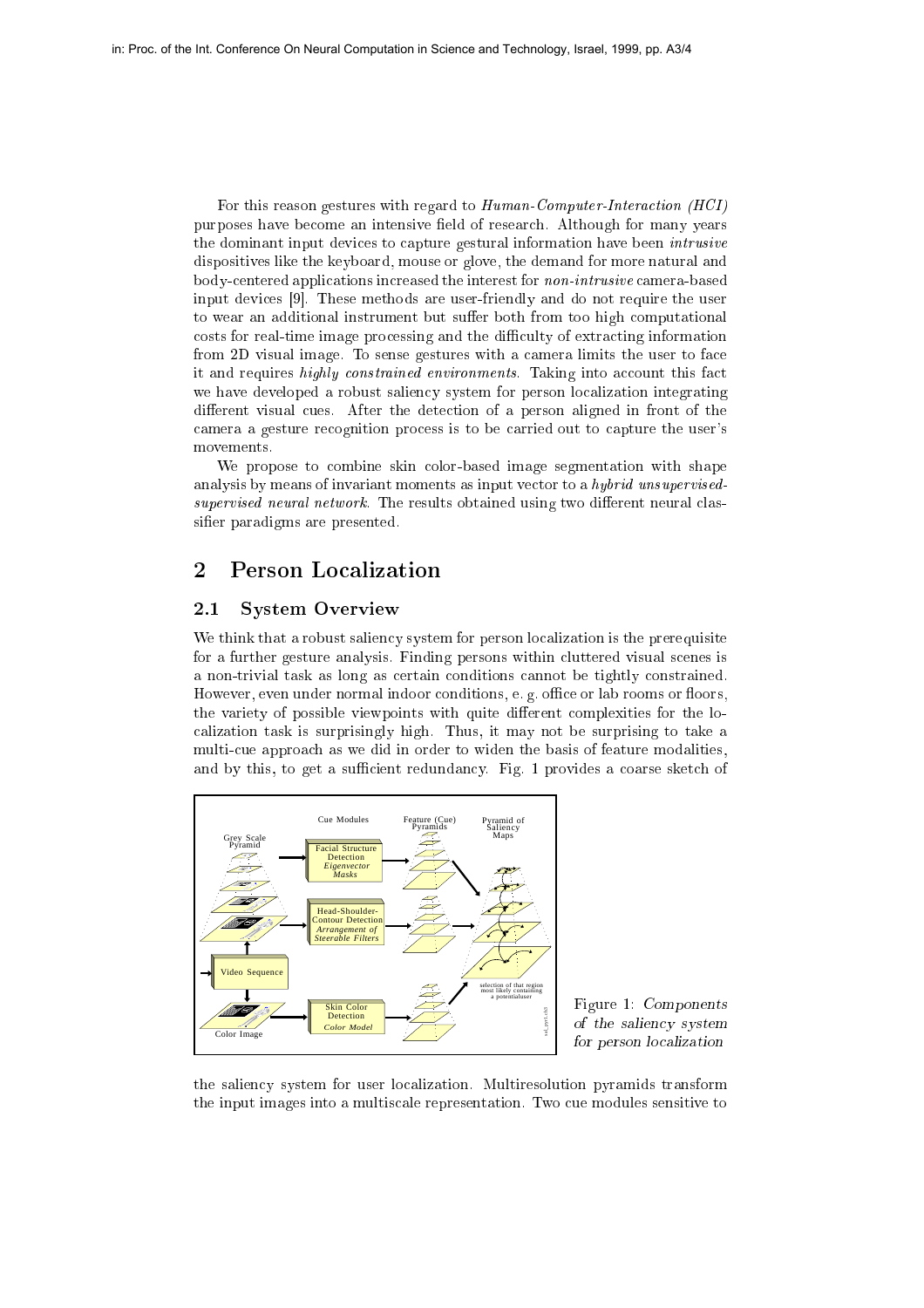facial structure and structure of the head-shoulder contour, respectively, operate on all levels of a grayscale pyramid. The cue module for skin color detection uses the original color image and bases on a statistical parametric color model. The segmentation of the color module result is transformed into a pyramid representation, too, to obtain an uniform data structure for the different cues.

The utility of the different parallel processing cue modules is to make the saliency system robust and independent of the presence of one certain information source in the images. Hence, we can handle varying environmental circumstances much easier, which, for instance, make the skin color detection difficult or almost impossible. Moreover, because of the multi-cue approach the algorithmical effort for one single cue can be kept rather low.

The output of the cue modules serves as the input for a 3D dynamic neural field. To achieve a good localization we need a *selection mechanism* to make a definite choice. So we actually can localize persons even in different distances, since we use five fine-to-coarse resolutions. Therefore, a neural field for selecting the most salient region should be three-dimensional.

### 2.2 Visual Cues

A nice property of persons getting in contact with a machine is their frontal alignment related to the system's camera view, which can be considered as some intuitive behavior if one visibly wants to communicate with another agent. This allows to consider the *outer shape of contour of head and shoulders, color* of visible skin (face, hands) and frontal face as reasonable person-specific cue components.

The first component relates to a quite typical invariant of a person. The frontal shape of head and shoulders can appear almost independently of the lighting intensity or contrast. A measure to evaluate a part of an image for the presence of such contour can be determined using a shape-adapted arrangement of oriented filters in the position space. By each filter it is determined whether the respective *dominant local orientation* matches with some prototype template. Steerable lters turned out to be an elegant implementation of oriented filters. However, similar results can be obtained by means of JÄHNE's inertia tensor approach for local orientation estimation [5].

Although human skin might appear to have a special color, this color is not unique! On one hand, this non-uniqueness is the reason why a color cue alone is reasonable only in very special constrained cases. On the other hand, the advantage of a color-based detection is its simplicity, whereas in this work color is taken as supplementary cue. For the generation of a skin color model we manually segmented a set of images containing skin regions. Because after some experiments we noted that the color distribution of human skin can be good approximated by a Gaussian distribution, we use it as parametric model. By this statistical model of the typical subspace of skin color within a color space all these regions can be segmented which appear like (caucasian) skin. Due to its simplicity, we adapted that one proposed by YANG and WAIBEL [10], which uses a projection ( $\mathbb{R}^+ \to \mathbb{R}^+$ ) onto a plane through the upmost values of the  $RGB<sub>EBU</sub>$ -cube (chromatic projection).

Finding faces in images is the most challenging part, since it necessitates fine resolutional levels requiring high computational effort. Since this is no face discrimination task the algorithms can be kept rather simple which at all allows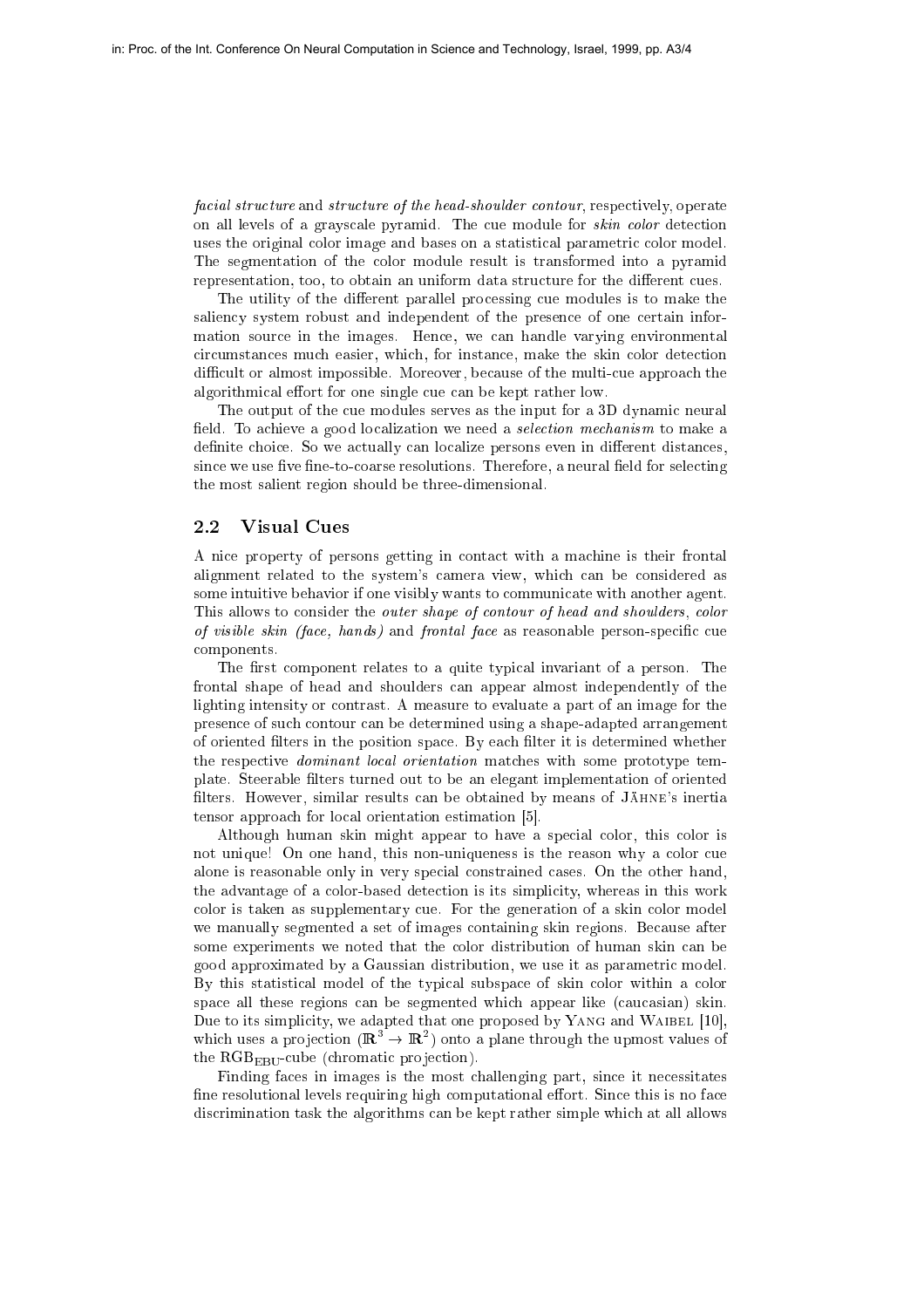a reasonable implementation of that cue. In search of an algorithm to detect frontal faces we decided to use a quite simple but robust algorithm based on cosine metrics (normalized scalar product of an `average' face and image tiles).

The idea behind multimodality is to have independent components providing sufficient redundancy. Therefore, the fusion of the cue cannot be simply a superimposition. We propose a fuzzy MIN-MAX-operator which allows to do a compromise between superimposition and a selection of the strongest component. Note that all cue components are calculated in five resolutional levels (pyramid), which provides information to determine the person's distance.

Finally in order to have a localization selection mechanism yielding a unique clear solution, we extended  $A$ MARI's dynamic neural field  $[1]$  towards a threedimensional topology. That field can be described as recurrent nonlinear dynamic system with a dynamic behavior which leads to one local region of active neurons successfully competing against the others, i. e. the formation of one single blob of active neurons as an equilibrium state of the field  $[1]$ . A more detailed description of the whole localization task can be found in [2].

#### 3Posture Segmentation

In our work the segmentation of face and hands as the gesture relevant parts is exclusively based on skin color processing therefore we assume skin color is always present within an image.

After detecting the location of the head as described above, we consider a window subregion around it which we call head box (Fig. 2,b). Then we characterize the distribution of the pixel values inside that subregion by a multidimensional Gaussian with centroid location and a covariance matrix describing the local distribution around the centroid. By doing that we adapt the skin color model to fit more specific for the illumination and the skin type at hand. Therefore the detection of skin colored regions can be improved. We handle multiple scales by choosing head boxes of different sizes according to the level in the pyramide.

By using the chromatic projection  $r = \frac{R+G+B}{R+G+B}$  and  $g = \frac{R+G+B}{R+G+B}$  or each pixel inside the head box the actual color model is uniquely determined by the multivariate normal density

$$
p(\vec{x}) = \frac{e^{-\frac{1}{2}(\vec{x} - \vec{\mu})^T \Sigma^{-1}(\vec{x} - \vec{\mu})}}{(2\pi)|\Sigma|^{1/2}}
$$
(1)

where the meaning  $_{\rm Pl}$  is a  $2\times 1-$  completed matrix, and  $2-$  -  $\alpha$  and  $2 \alpha$  2-are  $\alpha$  2-are  $\alpha$  $|\Sigma|$  represent its determinant. Using the quantity appearing in the exponent of equ. 1 (also called Mahalanobis distance from  $\vec{x}$  to  $\vec{\mu}$ ) each pixel  $\vec{x}$  of the image is then classified to be or not a member of the skin class according to an empirically determined threshold value.

Now we apply to the resulting binary image (Fig. 2,c) a winner-take-all (WTA) algorithm [1] to obtain the regions corresponding to the hands and head (which we assume to be the three greatest regions) and we determine their centers of gravity (COG). Then we model each of these regions as a circle around their COGs with constant radius (Fig. 2,d). That avoids problems deriving by the shape of each region due to the choice of the color threshold.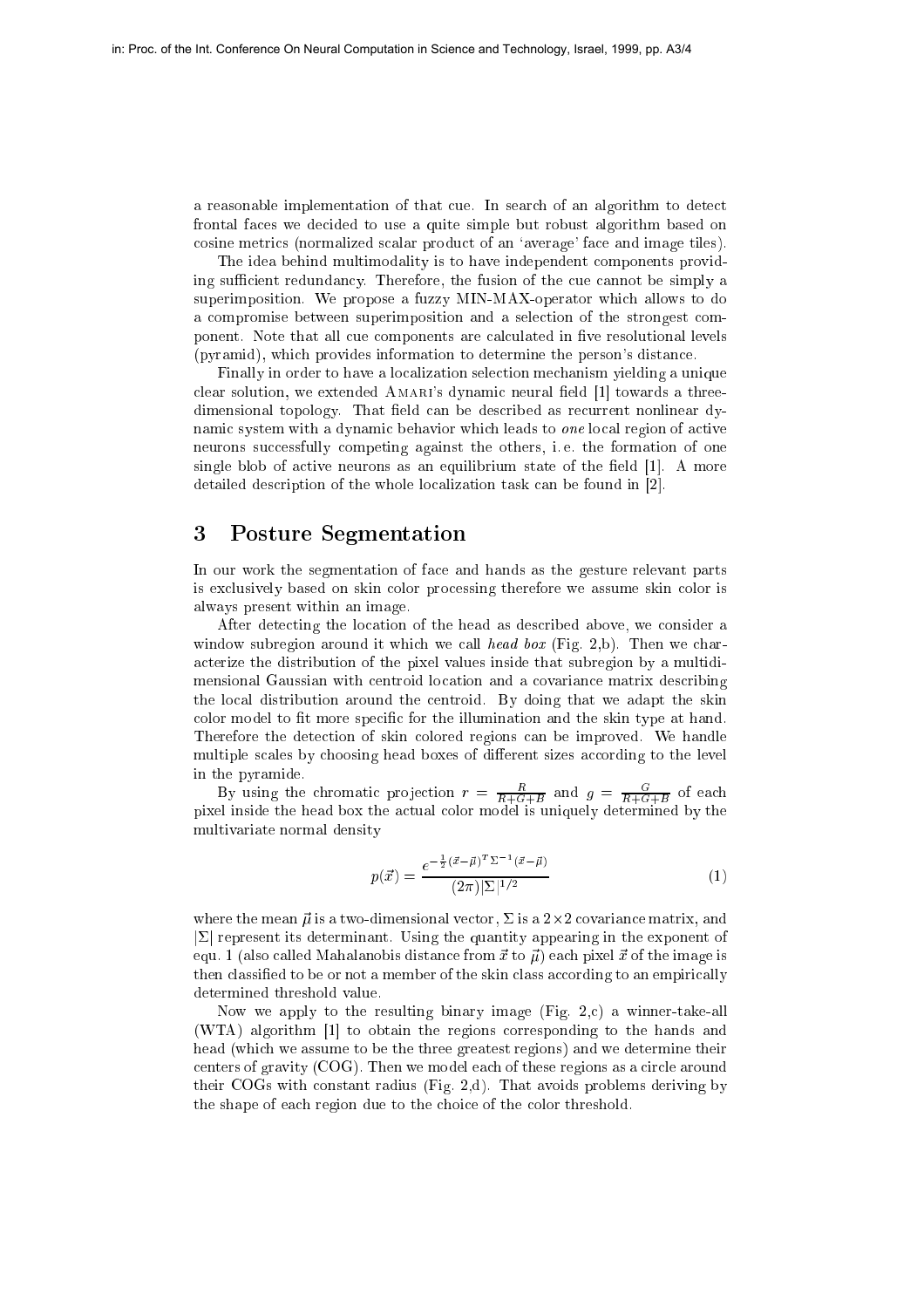

Figure 2: From left to right: input image, head localization result with head box, thresholded skin classication by means of an adapted color model derived from the pixel distribution inside the head box, modelling of the three greatest regions as circle around their centers of mass.

## Posture Recognition

### 4.1 Moment-based Posture Description

From that binary image, sub-sampled to a dimension of <sup>64</sup> - <sup>64</sup> pixels we compute a feature vector  $\vec{v}$  containing 13 translation and scale invariant elements characterizing the shape of the segmented scene.

Given a pixel distribution  $f(x, y)$  its two-dimensional  $(p+q)$ th order central moments are defined by

$$
\mu_{pq} = \sum_{x,y} x^p y^q f(x - \bar{x}, y - \bar{y})
$$
\n(2)

where  $\bar{x}$  and  $\bar{y}$  represent, respectively, the x and y coordinate of the image's COG. Applying the theory about algebraic invariants by Hu [4], it is straightforward to show that the values

$$
\nu_{pq} = \frac{\mu_{pq}}{\mu_{00}^{\left(1 + \frac{p+q}{2}\right)}}\tag{3}
$$

known as the scale normalized moments, remain unchanged under image translation and size changes. In our work we take them up to the third order yielding the first 10 invariant values of our feature vector. The computation of them for binary image yields theoretically an error-free estimate of the continuous moments which is also independent of illumination as opposed to the value deriving from grayvalue images.

To compute the remaining 4 feature vector elements we operate as follows. To compensate the shift variation of the person gesticulating in front of the camera we choose for each image a suitable coordinate system by fixing its origin point at the current determined head's center of mass. It allows to calculate a feature vector relating to the head position and regardless to the user's position within the image. In this new coordinate system in order to ensure invariance also with respect to image size change, we use the polar coordinates of both hands's COG (Fig.3).

### 4.2 The Neural Classifiers

For the posture recognition we use two different neural classifiers trained with a data set containing 450 feature vectors. These vectors were computed from a set of 90 examples for each posture performed by five different persons. We used 225 vectors for the training and 225 vectors for the test of the networks.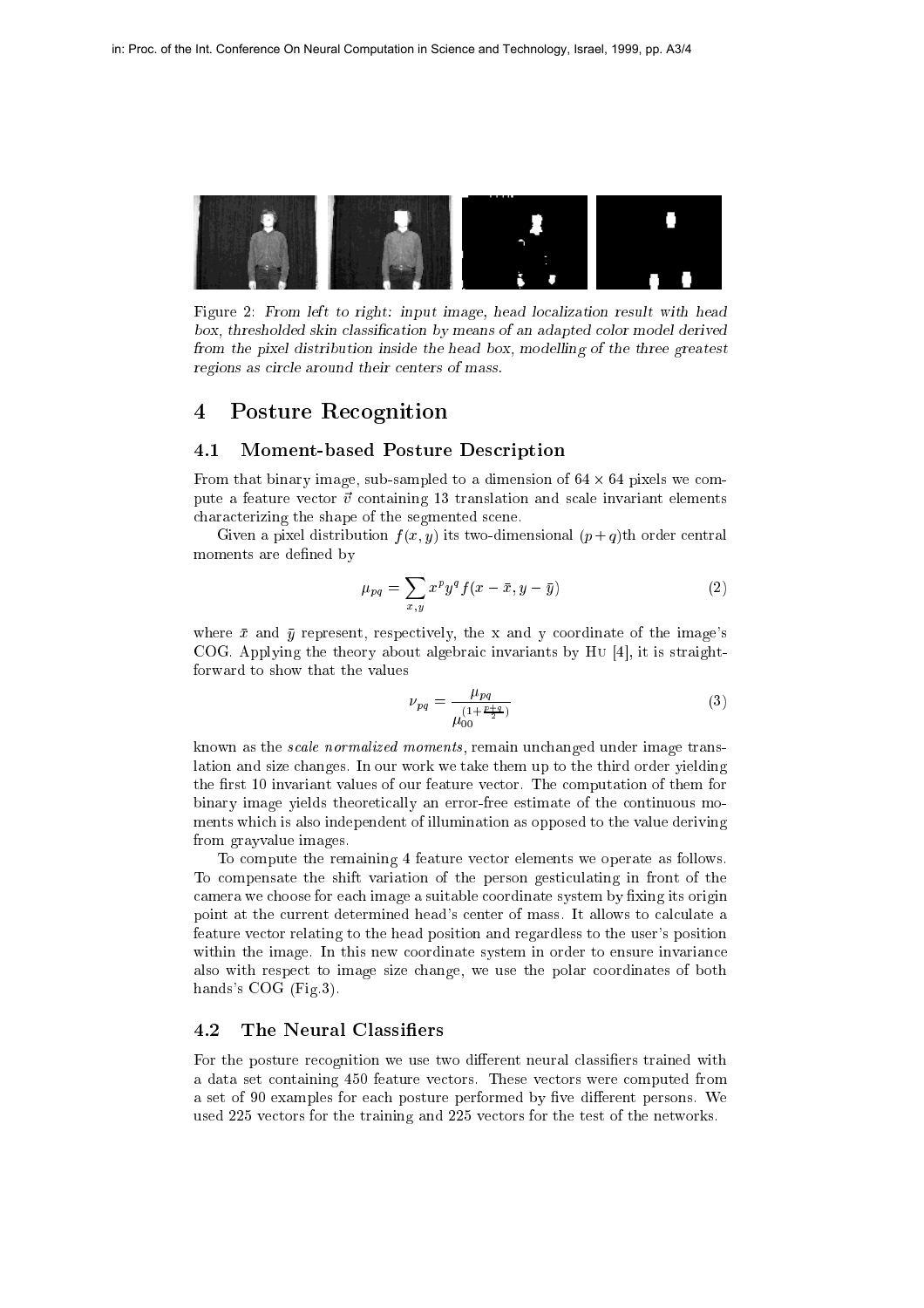PSfrag replacements



Figure 3: The new defined coordinate system with origin centered in the COG of the head. If (r1; a1) and (r2; a2) represent the polar coordinates of the hands's COG as last fea- $\{\frac{1}{\max\{r_1,r_2\}},a_1,\frac{1}{\max\{r_1,r_2\}},a_2\}.$ 

A first feedforward network (13 input, 20 hidden, and 5 output nodes) was trained in the hidden layer with a unsupervised Neural Gas (NG) algorithm by MARTINETZ and SCHULTEN [6] and in the output weight layer via the standard delta rule  $(DR)$ . In its simplest form the NG layer functions in a 'winner-takemost' fashion. Unlike to other self-organizing algorithms in the Neural Gas the adaptation steps are not determined by the location of the neural units within a topologically predefined lattice, but instead by the relative distances between the neurons in the input space. The adaptation step for an arbitrary weight  $\vec{w_i}$ occurs according to the following Hebbian-like rule:

$$
\vec{w}_j^{(t)} = \vec{w}_j^{(t-1)} + \epsilon e^{-k_j/\lambda} (\vec{v} - \vec{w}_j^{(t-1)})
$$
\n(4)

The two constants  $\epsilon \in [0, 1]$  and  $\lambda$  define the overall extend of the weight adaptation and the number of neural units mostly changing at each step their synaptic weights respectively. Each time an input signal  $\vec{v}$  is presented, the adjustment of the synaptic weight  $\vec{w}_j$  depends on the position  $k_j$  of  $\vec{v} - \vec{w}_j$ within the set  $\{\|\vec{v}-\vec{w}_l\| \forall \text{ unit neuron } l\}$  sorted in ascending order.

The second network relies on the counterpropagation (CP) network developed by HECHT-NIELSEN  $[3]$ . The network has the same topology as the previous one. It was trained by a hybrid combination of the unsupervised NG paradigm in the hidden layer and by the supervised Grossberg Outstar (GO) algorithm in the output one. To train an outstar neuron, its synaptic weights are adjusted to be like a desired target vector. The training equation that follows

$$
\vec{w}_j^{(t)} = \vec{w}_j^{(t-1)} + \beta(t)(\vec{y}_j - \vec{w}_j^{(t-1)})
$$
\n(5)

where  $\beta$  is a training coefficient starting near 0.1 and gradually reducing to zero as training progresses and  $\vec{y}_j$  is the desired output.

#### 5Results and Future Work

Tab. 1 summarizes the achieved performance concerning the two networks and their pipeline combination. The first network yields a robust performance, and the number of false classified patterns is rather slow, whereas the CP-like network suffers from both a large number of misclassifications and a slow recognition rate. Therefore we decided to use the first network which converges very speedy and further once the convergence is achieved to continue the training with the second slower but more accurate in the results network.

Up to now we used a limited posture alphabet but we are currently extending the system with the aim to both overcome this limitation and deal with continuously dynamic gestures. More precisely, we are describing different space-time